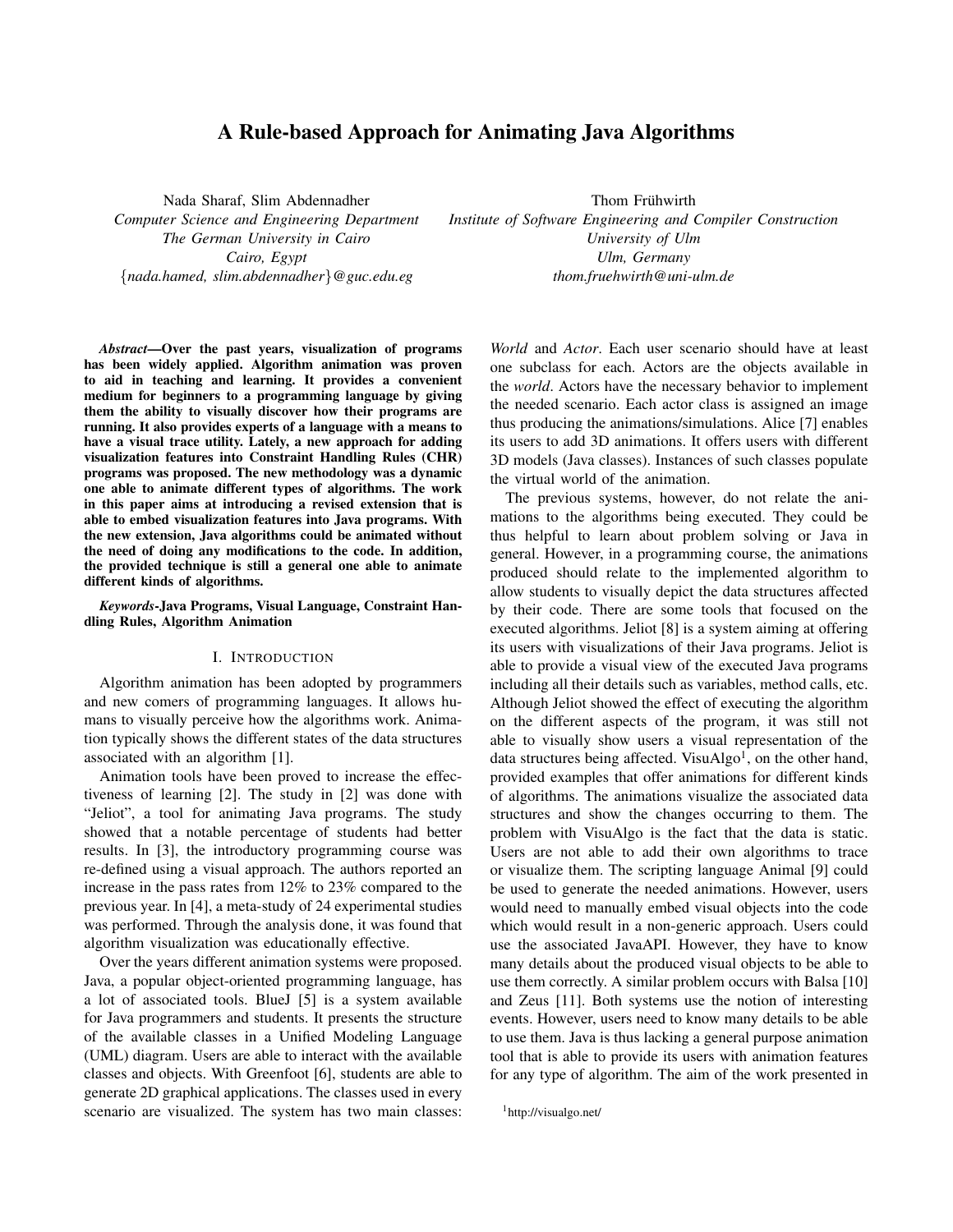this paper is to propose a generic approach for embedding visualization features into Java programs to animate different kinds of algorithms. With this new approach, users do not have to do any changes to the code or know any details about the animation objects.

The paper is organized as follows: Section 2 provides a background over Constraint Handling Rules (CHR) and an overview of annotation rules. Section 3 shows the extension of annotation rules for Java programs. Section 4 shows how the new Java programs work. Section 5 shows in more details how the visual objects are added. Section 6 provides a running example. Finally conclusions and directions of future work are discussed.

## II. BACKGROUND

In Balsa [10] and Zeus [11], the notion of interesting events for animation was used. This notion was extended in [12] to provide a general purpose animation tool for programs implemented through Constraint Handling Rules (CHR) [13]. This section introduces details of CHR programs and how they work [14]. In addition, annotation rules used for animating CHR programs are discussed.

CHR [15] has developed over the years into a general purpose language. A CHR program consists of rules that rewrite constraints in the store until a fixed point is reached where no more rules are applicable. A CHR program could contain user-defined/CHR constraints in addition to built-in constraints (handled by the host language). The constraint store is initialized through the query of the user. A CHR rule has a head, a body and an optional guard. The head should contain CHR constraints only. The guard should only consist of built-in constraints. However, the body could contain CHR and built-in constraints. There are three types of CHR rules: propagation, simplification and, the more general, simpagation rules. A rule is executed if the constraint store contains constraints that match the head of the rule and if the guard is satisfied [16]. A propagation rule has the following form:

$$
optional\_rule\_name \ @ \ H_k \ == > \; Guard \ | \ Body.
$$

A propagation rule adds to the constraint store the constraints in the body of the rule.

A simplification rule has the following form:

```
optional_rule_name \mathcal{Q} H<sub>r</sub> <=> Guard | Body.
```
A simplification rule removes the matching head constraints from the constraint store and adds the body constraints.

A simpagation rule has two types of head constraints: constraints to be kept and constraints to be removed. It has the following format:

$$
optional\_rule\_name \ @ \ H_k \setminus H_r \ \ \text{<=>} \ \ \text{Guard} \ | \ \ \text{Body.}
$$

On executing a simpagation rule, constraints matching  $H_k$ are kept in the constraint store and constraints matching  $H_r$  are removed. Simpagation rules are considered the most general CHR rule type. A propagation rule is a simpagation rule with an empty  $H_r$ . A simplification rule, on the other hand, is a simpagation rule with an empty  $H_k$ . The following is an example of the leq solver in CHR. leq( $A$ ,  $B$ ) means that A is less than or equal to B.

```
idempotence \theta leq(A,B) \setminus leq(A,B)
                                 <=> true.
reflexivity \theta leq(A,A) <=> true.
antisymmetry \theta leq(A, B), leq(B,A)
                                 \leftarrow > A=B.
transitivity @ leq(A,B), leq(B,C)
                                 \Rightarrow leq(A,C).
```
The simpagation rule idempotence keeps one copy of the constraint  $leq(A, B)$ . The rule reflexivity removes from the store any constraint of the form  $\text{leg}(A, A)$  since any number is less than or equal to itself. Thus, the constraint is not needed since it does not represent any new piece of information. The simplification rule antisymmetry replaces the two constraints  $\text{leg}(A, B)$  and  $\text{leg}(B, A)$  with the built-in constraint A=B which is handled by the host language. In the case of the propagation rule transitivity, since  $A$  is less than or equal to  $B$  and  $B$  is less than or equal to C, the constraint  $\text{leg}(A, C)$  is added to the constraint store to represent the fact that A is less than or equal to C.

The idea introduced in [12] was to use annotation rules for animation. Users were allowed to specify interesting constraints in a CHR program. Users were able to annotate an interesting constraint with a visual object. That way, whenever such constraint was added to/removed from the constraint store, its associated visual object is also added to/removed from the visual trace. This produces an animation of the execution. In order to have a generic platform, an existing visual scripting tool was used. Such visualization tools offer its users with various objects. For proof of concept, Jawaa<sup>2</sup> [17] was used. It has a group of basic visual objects such as circles, rectangles, etc. It also has a set of actions available for the objects such as changing colors, moving, etc. Using this methodology, it was possible to animate different kinds of algorithms implemented in CHR.

## III. ANNOTATION RULES FOR JAVA PROGRAMS

The aim of this work is to have a generic animation platform for Java programs. The platform should not require any manual modification to the source code. It should also be generic enough to allow for the animation of any type of algorithm. The approach implemented in this work is to extend Java programs with annotation rules to be able to generate animations of their executions without having to do any manual edits. Figure 1 shows the annotation module available to users. It allows the user to link any method

<sup>2</sup>www.cs.duke.edu/csed/jawaa2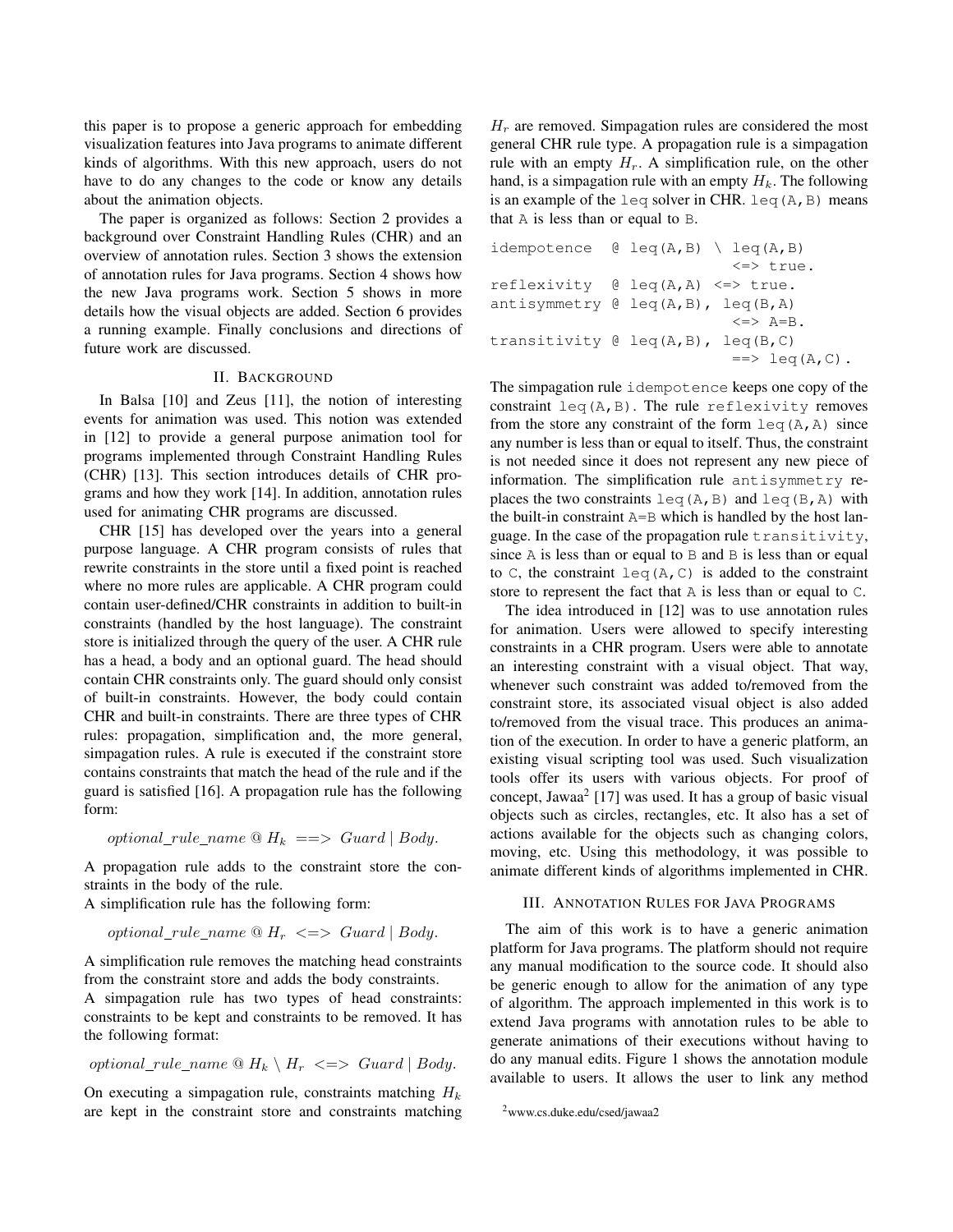| 鸟                                                       |                             |                                     | $\mathbf{x}$<br>$\Box$<br>$\blacksquare$ |  |  |  |  |  |
|---------------------------------------------------------|-----------------------------|-------------------------------------|------------------------------------------|--|--|--|--|--|
| Step 1: Please enter the method<br>signature e.g m(a,b) | setValue(array,index,value) |                                     |                                          |  |  |  |  |  |
| Please enter the condition(if needed)                   |                             |                                     |                                          |  |  |  |  |  |
| Please enter the object name                            | node                        | ▼                                   |                                          |  |  |  |  |  |
| Please choose the directory                             | D:\chr                      |                                     | Change                                   |  |  |  |  |  |
| <b>Mathod has Output?</b>                               | ◯ Yes                       |                                     | $\bigcirc$ No                            |  |  |  |  |  |
|                                                         |                             |                                     |                                          |  |  |  |  |  |
| name                                                    |                             | nodevalueOf(index)                  |                                          |  |  |  |  |  |
| x                                                       |                             | valueOf(index)*20+valueof(index)*10 |                                          |  |  |  |  |  |
|                                                         |                             | 100                                 |                                          |  |  |  |  |  |
| width                                                   |                             | 20                                  |                                          |  |  |  |  |  |
| height                                                  |                             | valueOf(value)*10                   |                                          |  |  |  |  |  |
| In                                                      |                             | 1                                   |                                          |  |  |  |  |  |
| data                                                    |                             | valueOf(value)                      |                                          |  |  |  |  |  |
| color                                                   |                             | black                               |                                          |  |  |  |  |  |
| bkgrd                                                   |                             | green                               |                                          |  |  |  |  |  |
| textcolor                                               |                             | black                               |                                          |  |  |  |  |  |
| type                                                    |                             | <b>RECT</b>                         | ▼                                        |  |  |  |  |  |
| Add                                                     |                             | <b>Next</b>                         |                                          |  |  |  |  |  |
|                                                         |                             |                                     |                                          |  |  |  |  |  |
|                                                         |                             |                                     |                                          |  |  |  |  |  |

Figure 1. Annotating a Java method

call to a visual object/action. Once the user chooses an object, the window gets automatically populated with its corresponding parameters. The parameters determine how the object looks like. For example, a circle has different parameters including: x-coordinate, y-coordinate, width and color. Annotation rules are dynamic in the sense that users can link one of the parameters to the value of an argument of the method call. This way, different visual objects are dynamically generated without the need of any interaction from the user. The generated annotation rules for Java methods have the following syntax:

method\_name( $arg_1, \ldots, arg_n$ )  $\Rightarrow$  optional\_condition  $\#par\_1 = val\_1\#par\_2 = val\_2\# \dots \#par\_n = val\_n.$ Each value in  $val_1, val_2, \ldots, val_n$  can be either

- 1) a constant such as 30, blue.
- 2) value $Of(arg_i)$  to represent the value of the  $i^{th}$  argument of the method call.
- 3) the keyword output representing the output of the method call.

In the example shown in Figure 1, the method setValue(array, index, value) is annotated with a rectangular node. The text inside the node is the same as the value. The x-coordinate is a factor of the index. The height is a factor of the value. The y-coordinate and width are set to constant values. The idea is that every time this method is called an element inside the array is set to a new value. This is thus an interesting event for this algorithm. The annotation rule ensures that every time this happens, a rectangular node is added. The location of the node is determined through the index. The node generated for the element at index zero will be placed at a position before the node generated for the element at index one. The rectangular nodes will thus be able to visualize the array as well as any changes to its elements.

# IV. EXECUTION PATH OF THE TRANSFORMED JAVA PROGRAMS

After the user adds the required annotation rules, the Java program is automatically transformed to a new one. The execution of the new program follows the diagram shown in Figure 2. The Java program is thus firstly parsed. The source-to-source transformer reads the output of the parser and produces a new Java file. In the new program, after any call to an interesting event, a new call is added. This new line of code communicates the invoked interesting event to produce its associated visual object. For instance, in the previous example shown in Figure 1, every time the method setValue is called, the visual tracer is notified. The visual tracer adds a new rectangular node. In the case where the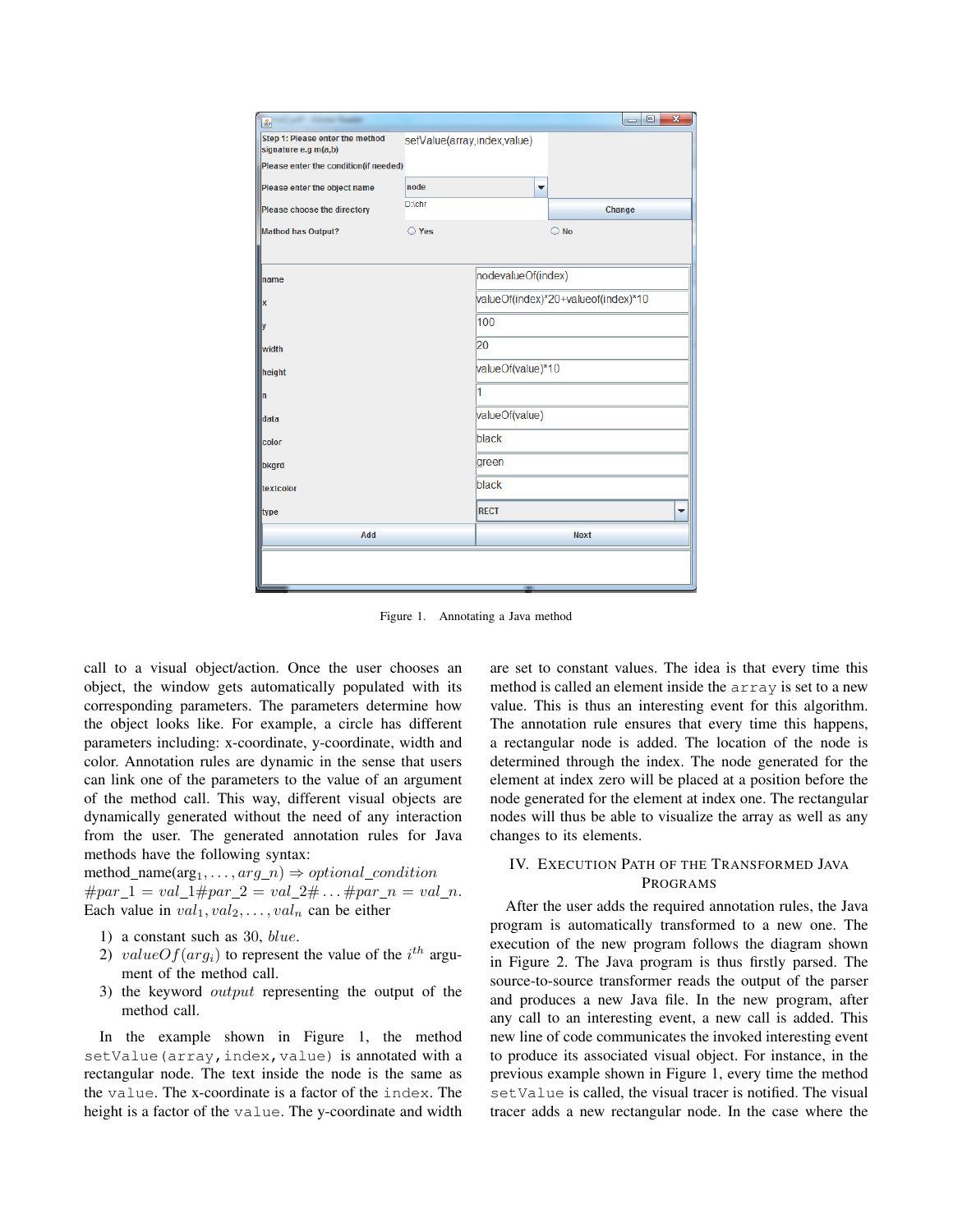

Figure 2. New Execution Path

method has an output value, the visual tracer is also notified with the returned value.

### V. TRANSLATION TO RULES

In order to have a generic platform, the engine of CHRAnimation [12] was maintained. CHRAnimation is able to communicate the constraints added to the constraint store to have a general visual tracer. The tracer utility compares the constraints in the store to the annotated constraints. Once an interesting constraint is detected, its corresponding visual object is modified (added/removed) accordingly. The SWI-Prolog implementation of CHR is used, thus providing portability and ease of use. This aids in having an easyrunning animation tool. In the case of annotating Java programs, a CHR program is produced by the source-tosource transformer. To be able to use CHR for activating the visual tracer, the following (abstracted) rule is added for every interesting method  $method\_name$  with  $k$  arguments: method\_name(arg1,...,argk)==>

```
communicate(method_name(arg1,...,argk)),
             update visual file.
```
For example for the previous example the following rule is added:

```
setValue(A, B, C) ==>
          communicate(setValue(A,B,C)),
                   update_visual_file.
```
The propagation rules ensure that every time such an "interesting" constraint is added, the visual tracer is updated with the new information. The visual tracer is automatically able to search through the annotation rules to find any rules associated with the new constraint. Once a corresponding rule is found, the Jawaa animation file is updated with the new visual object. In the case where the interesting method has an output value, the corresponding CHR constraint has one extra argument to account for the returned value.

### VI. EXAMPLE

The following Java code performs the bubble sort algorithm on an array of elements. Using the annotation provided before, the array is visualized at each step. An animation



Figure 3. Bubble Sort Animation

of the algorithm is shown in Figure 3. As seen from the figure, the array is visualized through rectangular nodes. Every change performed to the array is visualized. Thus at every step, the new status of the array is shown. The Java program is shown below. <sup>3</sup>

```
public class MySort {
  public static void main(String[]args)
   {
   initializeAndSort();
   }
  public static void setValue(int[]num, int index
       , int newValue)
   {
     num[index]=newValue;
  }
  public static void initializeAndSort()
   {
   int[] numbers = new int[4];
   setValue(numbers, 0, 20);
   setValue(numbers, 1, 10);
   setValue(numbers, 2, 5);
   setValue(numbers, 3, 1);
   boolean swapped = true;
   int temp;
   while (swapped==true) {
     swapped=false;
        for (int i = 0; i < numbers.length - 1; i
            ++) {
          if (numbers[i] > numbers[i + 1])
          {
            temp = numbers[i]; // swap elements
            setValue(numbers,i,numbers[i+1]);
            setValue(numbers, i+1, temp);
            swapped = true;
          }
```
<sup>3</sup>The program uses the same algorithm provided in http://mathbits.com/MathBits/Java/arrays/Bubble.htm.